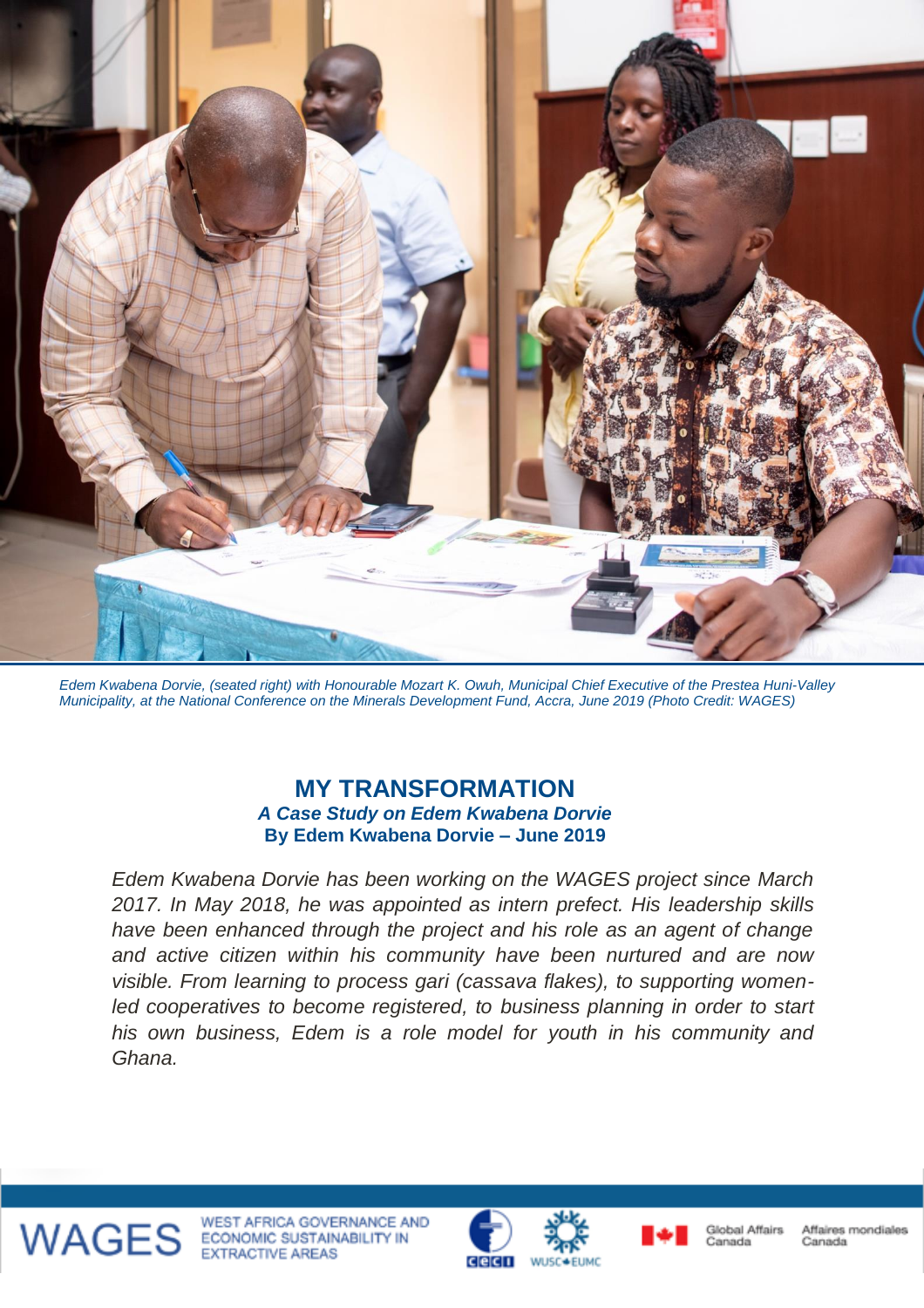## **Introduction:**

I am a young man in my late twenties and a 2015 graduate from the Ghana Institute of Management and Public Administration, with a degree in Accounting. I found myself in the Wassa East District, located in the Western Region of Ghana, to pursue my National Service, at the Environmental Health and Sanitation Unit of the Wassa East District Assembly. Towards the end of my National Service, I came across an advertisement for an opportunity as Community Development Facilitator, with the West Africa Governance and Economic Sustainability in Extractive Areas (WAGES) project and decided to apply. I was happy to be among the successful applicants selected for the job.

## **Skills and knowledge:**

The WAGES project is jointly implemented by World University Service of Canada (WUSC) and the Centre for International Studies and Cooperation (CECI). The project focuses on women and youth, as its target groups. As interns, we are beneficiaries of the project, just like the community members of the project's operational areas. While it is our role to facilitate community engagement processes, to enable smooth project implementation, the project's activities are also expected to benefit us in terms of capacity building, empowerment and knowledge acquisition.

When I joined the project, I simply envisioned an employment opportunity as a small stepping stone in my career. As I reflect on my progress as a result of the internship, I can definitely see the benefits extend beyond my initial expectation. I can see change in my capacity as a community member, an active citizen and as a young person in Ghana.

Before my encounter with the project, I struggled with public speaking, communication and reporting skills. My confidence levels have increased, and I can now partake in public speaking activities more confidently. Furthermore, I have benefitted from various technical and entrepreneurship trainings that were organized under the economic development component of the project, in collaboration with the Business Advisory Centre (BAC) of the District. The BAC is the branch of local government that is responsible for the provision of Business Development Services for entrepreneurs. Together, the BAC and the WAGES project, seek to equip women and youth entrepreneurs with basic entrepreneurial skills and how to tap into opportunities arising from the District. Through these trainings, I have learned to process Cassava into *Gari* (cassava flakes) and starch. My peers and I have helped create a record-keeping format for women entrepreneurs from the Daboase dressmakers and hairdressers' associations. I also follow up with these entrepreneurs regularly, to monitor their progress and whether they have been able to apply the skills acquired in their daily operations. Also, my peers and I are currently supporting approximately 100 women in oil palm processing businesses to form a cooperative that will enable them to acquire financial and technical assistance in order to boost their economic activity.



WEST AFRICA GOVERNANCE AND ECONOMIC SUSTAINABILITY IN **EXTRACTIVE AREAS** 





Global Affairs Canada

Affaires mondiales Canada